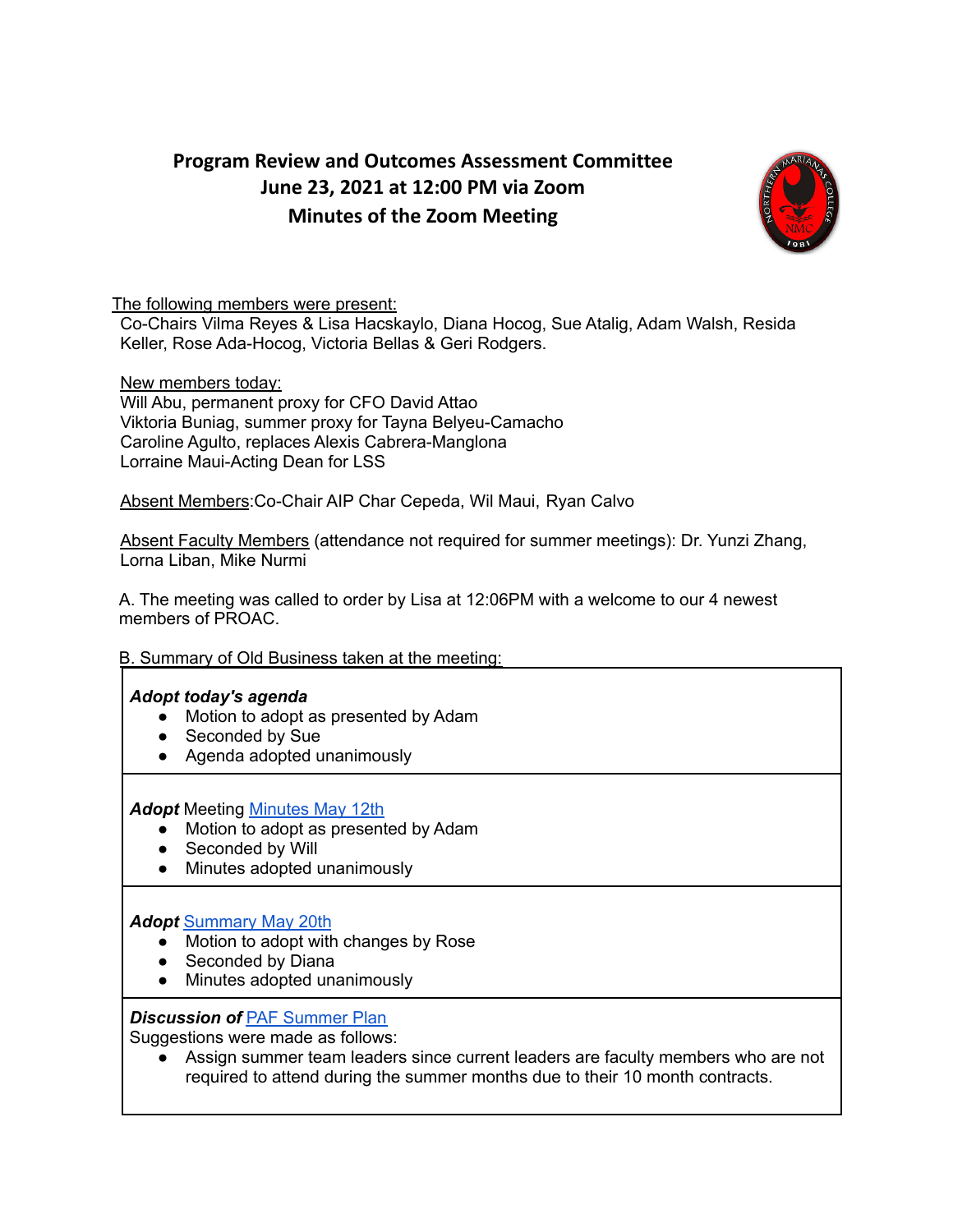- Consolidate review teams for the sake of new members to work with veteran members.
	- It was decided to keep groups as they are since members are already familiar with PAFs. It would be difficult to acquaint themselves with new PAFs.
- Consider group composition with the fact that faculty attendance during summer PROAC meetings is not required.
- Reduce the workload of all teams going forward with a screening process (have a checklist ready). This would allow the committee to truly evaluate PAFs based on the rubric since the program's PAF already meets the basic criteria.
	- This was suggested at a previous meeting with the hope of incorporating it for the next assessment cycle.

Updated Team Information for the Summer:

| Summer Team Lead                                    | Date to present finished<br>PAFs at summer standing<br>mtgs |
|-----------------------------------------------------|-------------------------------------------------------------|
| Geri                                                | 7/14                                                        |
| Geri to assist Sue and Diana                        | 7/14                                                        |
| Adam                                                | 7/28                                                        |
| Vilma                                               | 7/28                                                        |
| Not needed, Resida to be<br>present for summer mtgs | 7/28                                                        |
|                                                     |                                                             |

# C. Summary of New Business taken at the meeting:

# *Ratification of PAF scores from poll on May 20th Work Session*

After a lively discussion, whether to have each PAF be presented again or to simply ratify, it was unanimously decided to ratify the scores below:

| Program                   | Summary of Data               | Use of Results |
|---------------------------|-------------------------------|----------------|
| <b>Distance Education</b> | *1 (score unanimously passed) |                |
| <b>Project PROA</b>       |                               |                |

Discussion of AUOs (client satisfaction): Clients will be satisfied with the information and services provided by an academic or non-academic office. **(TABLED)**

D. Summary of announcements:

● June: Range of deadlines for academic programs for Summary of Data and use of